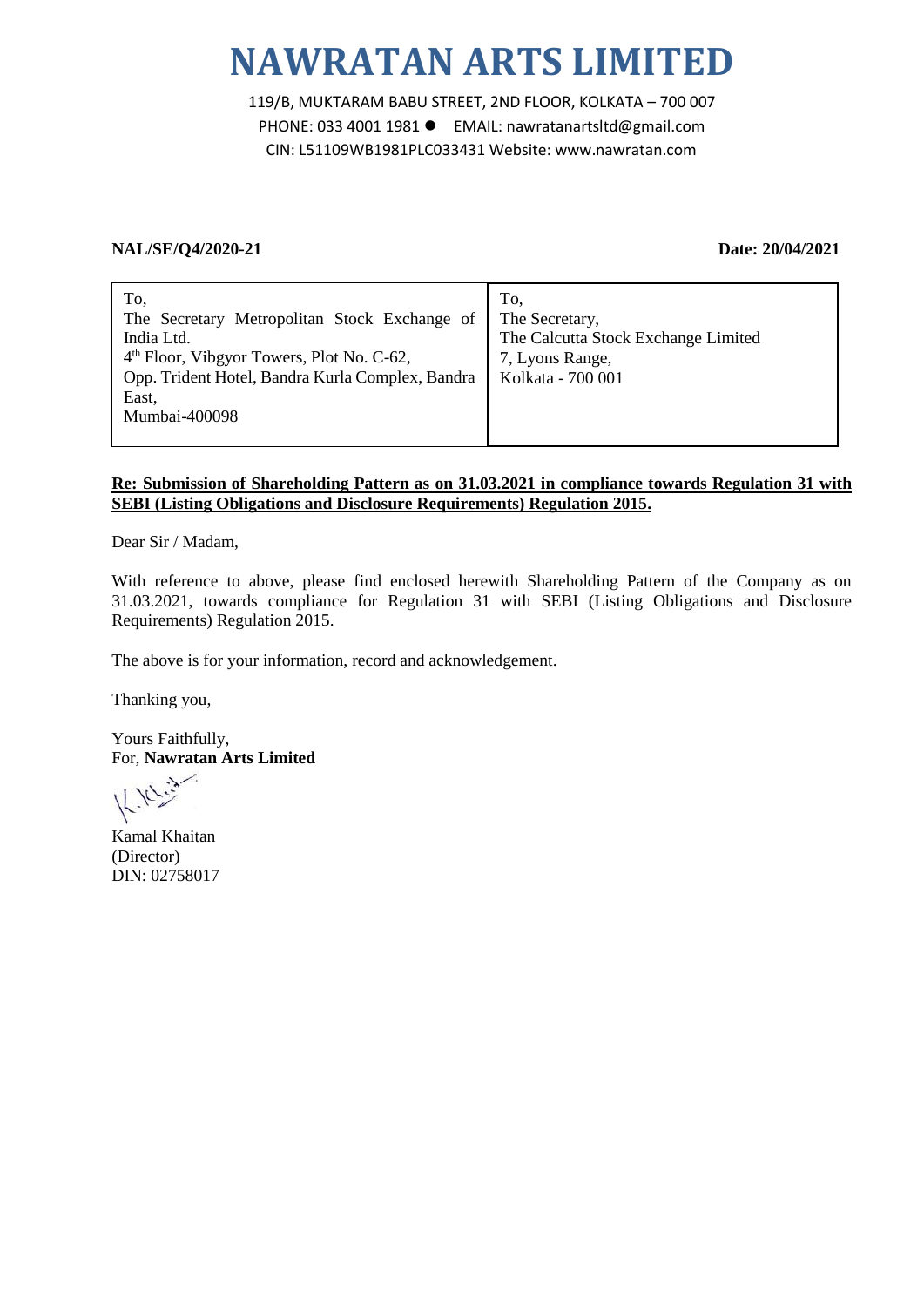#### Annexure - I

### **Format of holding of specified securities**

1. Name of Listed Entity: NAWRATAN ARTS LTD (CIN:L51109WB1981PLC033431)

2. Scrip Code - Name of Scrip -,- Class of Security Equity

- a. If under 31 (1)(b) then indicate the report for Quarter ending: 31/03/2021 3. Share Holding Pattern Filed under : Reg. 31(1)(a)/Reg. 31(1)(b)/Reg. 31(1)(c )
	- b. If under 31(1)(c ) then indicate date of allotment/extinguishment

4. **Declaration** : The Listed entity is required to submit the following declaration to the extent of submission of information:-

| <b>Particulars</b> |                                                                                          | Yes* | $No*$ |
|--------------------|------------------------------------------------------------------------------------------|------|-------|
|                    | 1 Whether the Listed Entity has issued any partly paid up shares?                        |      | No    |
|                    | 2 Whether the Listed Entity has issued any Convertible Securities or Warrants?           |      | No.   |
|                    | 3 Whether the Listed Entity has any shares against which depository receipts are issued? |      | No.   |
|                    | 4 Whether the Listed Entity has any shares in Locked-in?                                 |      | No.   |
|                    | 5 Whether any shares held by promoters are pledge or otherwise encumbered?               |      | No    |

there is 'No' declared by Listed Entity in above table the values will be considered as 'Zero' by default on submission of the format of holding of specified securities. \* If the Listed Entity selects the option 'No' for the questions above, the columus for the partly paid up shares, Outstanding Convertible Securities/Warrants, depository receipts, locked-in shares, No of shares pledged or otherwise encumbered by promoters, as applicable, shall not be displayed at the time of dissemination on the Stock Exchange website.Also wherever

5. The tabular format for disclosure of holding of specified securities is as follows:-

 $k_{\rm F}$ 

For **Nawratan Arts Limited**

Kamal Khaitan (Director) DIN: 02758017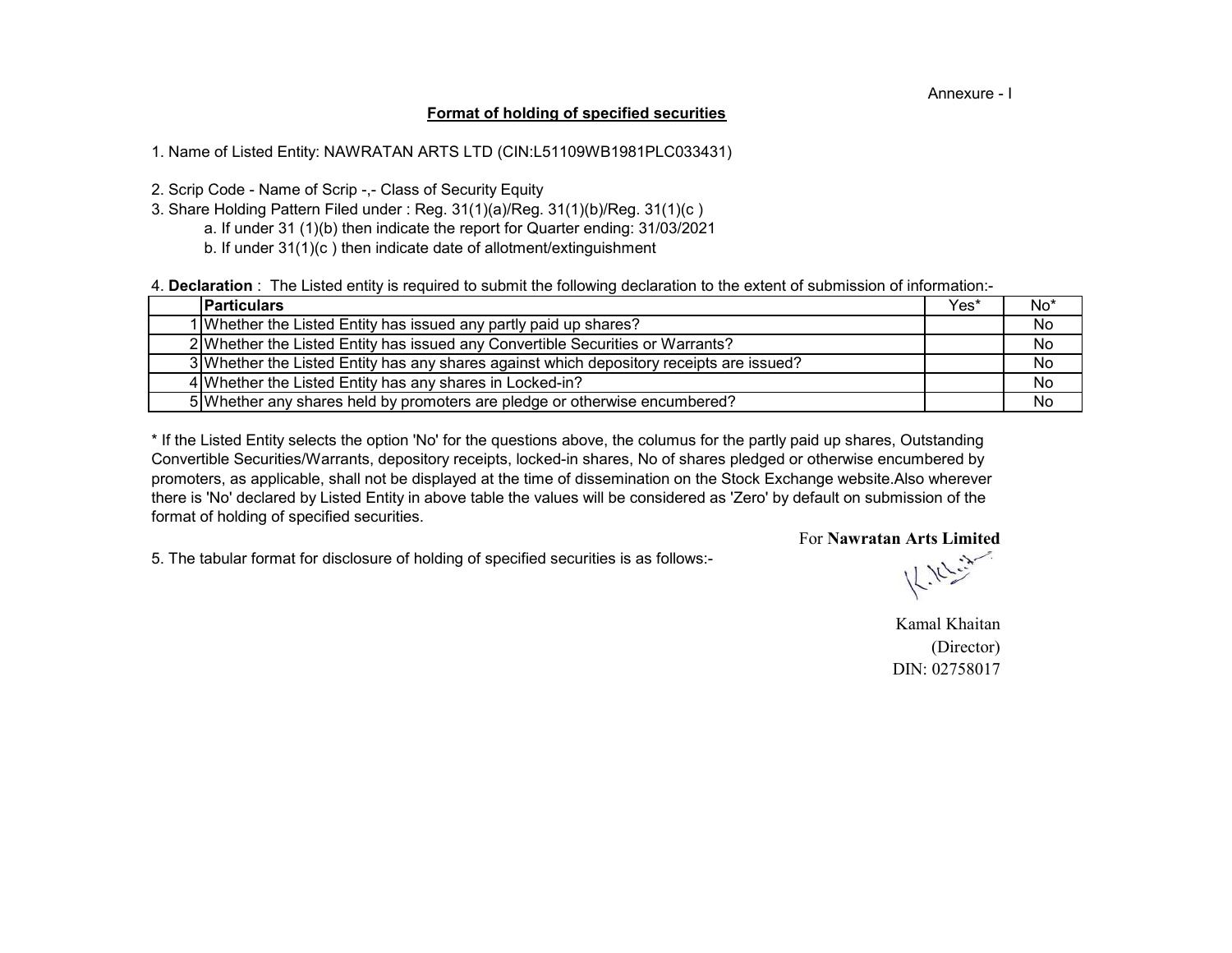| NAWRATAN ARTS LTD                                                            |  |
|------------------------------------------------------------------------------|--|
| Table I - Summary Statement holding of specified securities as on 31/03/2021 |  |

| Categ<br>ory (I) | Category of<br>shareholder                     | Nos. of<br>shareholde | No. of fully<br>paid up equity<br>shares held | No.of Partly<br>paid-up<br>equity shares | No. of<br>shares<br>underlying<br>Depository | Total<br>nos.shares<br>held | Shareholding<br>as a % of<br>total no. of<br>shares<br>(calculated as<br>per SCRR, | Number of<br>Voting<br>Rights held<br>in each<br>class of<br>securities<br>(IX) |                       |         |                                   | No of<br>shares<br>Underlying<br>outstanding<br>convertible | Shareholding as<br>a % assuming<br>full conversion<br>of convertible<br>securities (as a<br>percentage of | Number of Locked in<br>shares (XII) |                                          | Number of shares<br>pledged or otherwise<br>encumbered (XIII) |                                                   | Number of<br>equity<br>shares held<br>in<br>dematerializ |
|------------------|------------------------------------------------|-----------------------|-----------------------------------------------|------------------------------------------|----------------------------------------------|-----------------------------|------------------------------------------------------------------------------------|---------------------------------------------------------------------------------|-----------------------|---------|-----------------------------------|-------------------------------------------------------------|-----------------------------------------------------------------------------------------------------------|-------------------------------------|------------------------------------------|---------------------------------------------------------------|---------------------------------------------------|----------------------------------------------------------|
|                  | (II)                                           | rs (III)              | (IV)                                          | held $(V)$                               | Receipts<br>(VI)                             | $(VII)=(IV)+$<br>$(V)+(VI)$ | 1957)<br>(VIII)<br>As a % of<br>$(A+B+C2)$                                         | No of<br>Voting<br>Rights                                                       | Class eg:x Class eg:y | Total   | Total as a<br>$%$ of<br>$(A+B+C)$ | securities<br>(including<br>Warrants)<br>(X)                | diluted share<br>capital)<br>$(XI)= (VII)+(X)$<br>As a % of<br>$(A+B+C2)$                                 | No. $(a)$                           | As a % of<br>total<br>shares<br>held (b) | No. (a)                                                       | IAs a % of ed form<br>total<br>shares<br>held (b) | (XIV)                                                    |
| (A)              | Promoter &<br>Promoter<br>group                |                       | 172000                                        |                                          |                                              | 172000                      | 15.6364                                                                            | 172000                                                                          |                       | 172000  | 15.6364                           |                                                             | 15.6364                                                                                                   | $\Omega$                            | 0.0000                                   | $\Omega$                                                      | 0.0000                                            | 172000                                                   |
| (B)              | Public                                         | 412                   | 928000                                        |                                          |                                              | 928000                      | 84.3636                                                                            | 928000                                                                          |                       | 928000  | 84.3636                           |                                                             | 84.3636                                                                                                   | <sup>n</sup>                        | 0.0000                                   | <b>NA</b>                                                     |                                                   | 670750                                                   |
| (C)              | Non<br>Promoter -<br>Non Public                |                       |                                               |                                          |                                              |                             |                                                                                    |                                                                                 |                       |         |                                   |                                                             |                                                                                                           |                                     |                                          | <b>NA</b>                                                     |                                                   |                                                          |
| (C1)             | Shares<br>underlying<br><b>DRs</b>             |                       |                                               |                                          |                                              |                             | <b>NA</b>                                                                          |                                                                                 |                       |         |                                   |                                                             |                                                                                                           |                                     |                                          | <b>NA</b>                                                     |                                                   |                                                          |
| (C2)             | Shares<br>held by<br>Employee<br><b>Trusts</b> |                       |                                               |                                          |                                              |                             |                                                                                    |                                                                                 |                       |         |                                   |                                                             |                                                                                                           |                                     |                                          | <b>NA</b>                                                     |                                                   |                                                          |
|                  | Total                                          | 414                   | 1100000                                       | 0                                        | $\mathbf 0$                                  | 1100000                     | 100.0000                                                                           | 1100000                                                                         | $\Omega$              | 1100000 | 100.0000                          | $\Omega$                                                    | 100.0000                                                                                                  | $\overline{0}$                      |                                          |                                                               |                                                   | 842750                                                   |

For **Nawratan Arts Limited**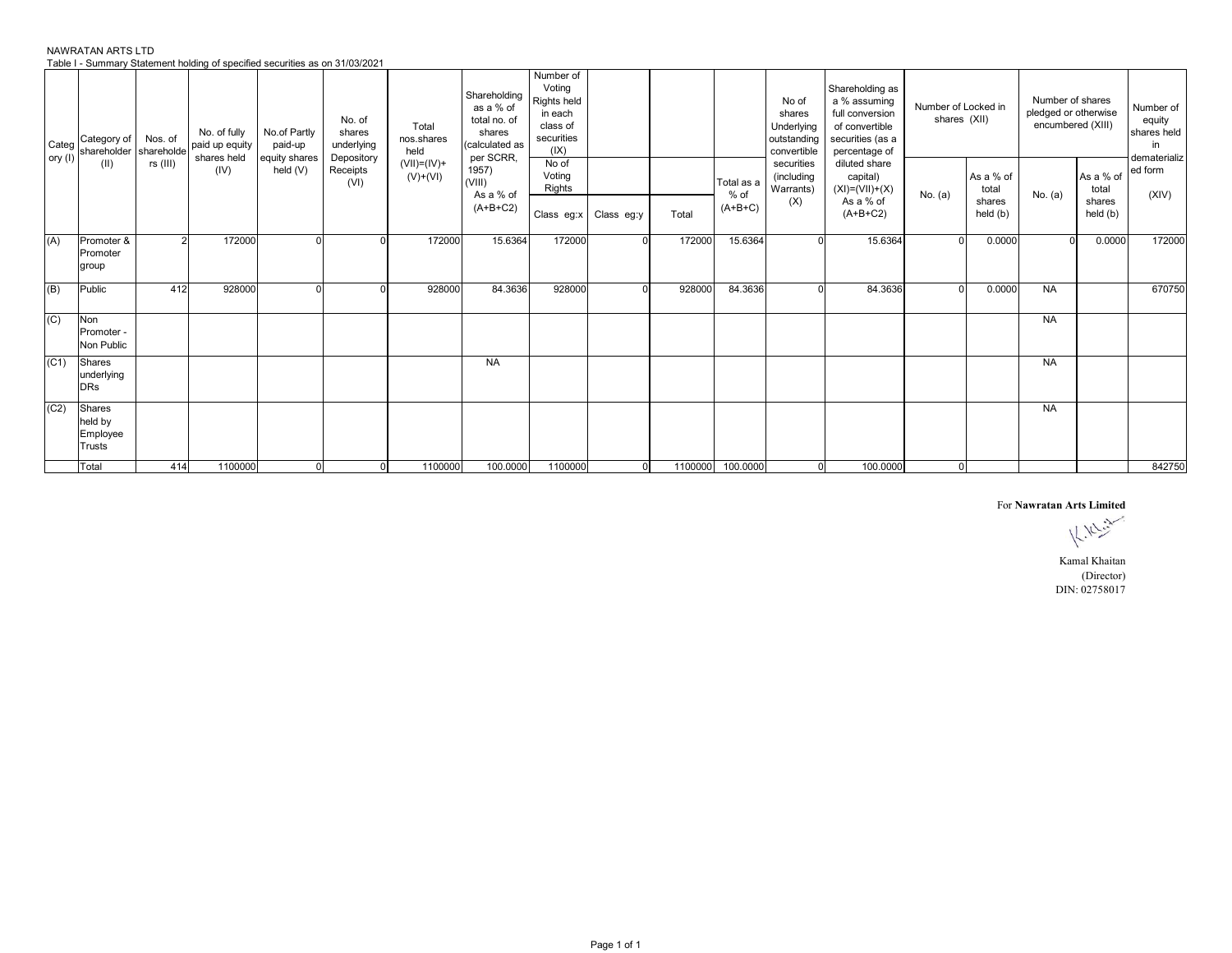|     | NAWRATAN ARTS LTD                                                                                                                                                                                                              |             |                                   |                                                          |                                             |                                                                   |                                                               |                                                                                         |                                               |                     |          |                                                 |                                                                                                             |                                                                                                                                                          |                |                                       |                |                                          |                                                                              |
|-----|--------------------------------------------------------------------------------------------------------------------------------------------------------------------------------------------------------------------------------|-------------|-----------------------------------|----------------------------------------------------------|---------------------------------------------|-------------------------------------------------------------------|---------------------------------------------------------------|-----------------------------------------------------------------------------------------|-----------------------------------------------|---------------------|----------|-------------------------------------------------|-------------------------------------------------------------------------------------------------------------|----------------------------------------------------------------------------------------------------------------------------------------------------------|----------------|---------------------------------------|----------------|------------------------------------------|------------------------------------------------------------------------------|
|     | Table II - Statement Showing shareholding pattern of the Promoter and Promoter Group as on 31/03/2021                                                                                                                          |             |                                   |                                                          |                                             |                                                                   |                                                               |                                                                                         |                                               |                     |          |                                                 |                                                                                                             |                                                                                                                                                          |                |                                       |                |                                          |                                                                              |
|     |                                                                                                                                                                                                                                |             |                                   |                                                          |                                             |                                                                   |                                                               |                                                                                         | Number of Voting Rights held in each class of |                     |          |                                                 |                                                                                                             | Shareholding                                                                                                                                             |                | Number of Locked in                   |                | Number of shares                         |                                                                              |
|     |                                                                                                                                                                                                                                |             |                                   |                                                          |                                             |                                                                   |                                                               |                                                                                         |                                               | securities (IX)     |          |                                                 |                                                                                                             | as a %<br>assuming                                                                                                                                       |                | shares (XII)                          |                | pledged or otherwise                     |                                                                              |
|     |                                                                                                                                                                                                                                |             |                                   |                                                          |                                             |                                                                   |                                                               | Sharehold                                                                               |                                               | No of Voting Rights |          |                                                 |                                                                                                             | full                                                                                                                                                     |                |                                       |                | encumbered (XIII)                        |                                                                              |
|     | Category & Name of the<br>Shareholders (I)                                                                                                                                                                                     | PAN<br>(11) | Nos. of<br>sharehold<br>ers (III) | No. of fully<br>paid up<br>equity<br>shares held<br>(IV) | Partly paid-up<br>equity shares<br>held (V) | Nos. of<br>shares<br>underlying<br>Depository<br>Receipts<br>(VI) | Total<br>nos.shares<br>held<br>$(VII) = (IV) +$<br>$(V)+(VI)$ | ing %<br>calculated<br>as per<br>SCRR.<br>1957)<br>As a %<br>of<br>$(A+B+C2)$<br>(VIII) | Class x                                       | Class y             | Total    | Total as<br>a % of<br>Total<br>Voting<br>rights | No of<br>shares<br>Underlying<br>outstanding<br>convertible<br>securities<br>(including<br>Warrants)<br>(X) | conversion<br>of<br>convertible<br>securities<br>(as a<br>percentage<br>of diluted<br>share<br>capital)<br>$(XI) = (VII) + (X)$<br>As a % of<br>$A+B+C2$ | No. (a)        | As a % of<br>total shares<br>held (b) | No. (a)        | As a % of<br>total<br>shares<br>held (b) | Number of<br>equity<br>shares held<br>in<br>dematerializ<br>ed form<br>(XIV) |
| (1) | Indian                                                                                                                                                                                                                         |             |                                   |                                                          |                                             |                                                                   |                                                               |                                                                                         |                                               |                     |          |                                                 |                                                                                                             |                                                                                                                                                          |                |                                       |                |                                          |                                                                              |
| (a) | Individuals/Hindu undivided Family                                                                                                                                                                                             |             |                                   | 15000                                                    | $\mathbf 0$                                 | $\Omega$                                                          | 15000                                                         | 1.3636                                                                                  | 15000                                         | $\Omega$            | 15000    | 1.3636                                          | $\Omega$                                                                                                    | 1.3636                                                                                                                                                   |                | 0.0000                                | $\Omega$       | 0.0000                                   | 15000                                                                        |
|     | PRADEEP GOENKA                                                                                                                                                                                                                 | AAFHP2259D  | $\mathbf{1}$                      | 15000                                                    | ō                                           | $\overline{0}$                                                    | 15000                                                         | 1.3636                                                                                  | 15000                                         | $\overline{0}$      | 15000    | 1.3636                                          | $\Omega$                                                                                                    | 1.3636                                                                                                                                                   | $\Omega$       | 0.0000                                | $\Omega$       | 0.0000                                   | 15000                                                                        |
| (b) | Central Government/State<br>Government(s)                                                                                                                                                                                      |             |                                   |                                                          |                                             |                                                                   |                                                               |                                                                                         |                                               |                     |          |                                                 | $\Omega$                                                                                                    | 0.0000                                                                                                                                                   | $\Omega$       | 0.0000                                | $\Omega$       | 0.0000                                   | $\mathbf{0}$                                                                 |
| (c) | <b>Financial Institutions/Banks</b>                                                                                                                                                                                            |             |                                   |                                                          |                                             |                                                                   |                                                               |                                                                                         |                                               |                     |          |                                                 | $\overline{0}$                                                                                              | 0.0000                                                                                                                                                   | $\overline{0}$ | 0.0000                                | $\overline{0}$ | 0.0000                                   | $\mathbf 0$                                                                  |
|     |                                                                                                                                                                                                                                |             |                                   |                                                          |                                             |                                                                   |                                                               |                                                                                         |                                               |                     |          |                                                 |                                                                                                             |                                                                                                                                                          |                |                                       |                |                                          |                                                                              |
| (d) | Any Other (specify)                                                                                                                                                                                                            |             |                                   |                                                          |                                             |                                                                   |                                                               |                                                                                         |                                               |                     |          |                                                 | $\Omega$                                                                                                    | 0.0000                                                                                                                                                   | $\Omega$       | 0.0000                                |                | 0.0000                                   | $\Omega$                                                                     |
|     | <b>Bodies Corporate</b>                                                                                                                                                                                                        |             |                                   | 157000                                                   | $\mathbf 0$                                 | $\overline{0}$                                                    | 157000                                                        | 14.2727                                                                                 | 157000                                        | $\overline{0}$      |          | 157000 14.2727                                  | $\Omega$                                                                                                    | 14.2727                                                                                                                                                  | $\overline{0}$ | 0.0000                                | $\Omega$       | 0.0000                                   | 157000                                                                       |
|     | LHP PRIVATE LIMITED                                                                                                                                                                                                            | AAACL9250G  | $\overline{1}$                    | 157000                                                   | $\mathbf 0$                                 | $\overline{0}$                                                    | 157000                                                        | 14.2727                                                                                 | 157000                                        | $\overline{0}$      |          | 157000 14.2727                                  | $\Omega$                                                                                                    | 14.2727                                                                                                                                                  | $\Omega$       | 0.0000                                | $\Omega$       | 0.0000                                   | 157000                                                                       |
|     | Sub Total                                                                                                                                                                                                                      |             | 2                                 | 172000                                                   | $\Omega$                                    | $\Omega$                                                          | 172000                                                        | 15.6364                                                                                 | 172000                                        | $\Omega$            | 172000   | 15.6364                                         | $\Omega$                                                                                                    | 15.6364                                                                                                                                                  | $\Omega$       | 0.0000                                | $\Omega$       | 0.0000                                   | 172000                                                                       |
|     |                                                                                                                                                                                                                                |             |                                   |                                                          |                                             |                                                                   |                                                               |                                                                                         |                                               |                     |          |                                                 |                                                                                                             |                                                                                                                                                          |                |                                       |                |                                          |                                                                              |
| (2) | Foreign<br>Individuals (Non-Resident                                                                                                                                                                                           |             |                                   |                                                          |                                             |                                                                   |                                                               |                                                                                         |                                               |                     |          |                                                 |                                                                                                             |                                                                                                                                                          |                |                                       |                |                                          |                                                                              |
| (a) | Individuals/Foreign Individuals)                                                                                                                                                                                               |             |                                   |                                                          |                                             |                                                                   |                                                               |                                                                                         |                                               |                     |          |                                                 | $\Omega$                                                                                                    | 0.0000                                                                                                                                                   | $\Omega$       | 0.0000                                | $\Omega$       | 0.0000                                   | $\mathbf{0}$                                                                 |
| (b) | Government                                                                                                                                                                                                                     |             |                                   |                                                          |                                             |                                                                   |                                                               |                                                                                         |                                               |                     |          |                                                 | $\Omega$                                                                                                    | 0.0000                                                                                                                                                   | $\overline{0}$ | 0.0000                                |                | 0.0000                                   | $\Omega$                                                                     |
| (c) | Institutions                                                                                                                                                                                                                   |             |                                   |                                                          |                                             |                                                                   |                                                               |                                                                                         |                                               |                     |          |                                                 | $\Omega$                                                                                                    | 0.0000                                                                                                                                                   | $\overline{0}$ | 0.0000                                | $\Omega$       | 0.0000                                   | $\mathbf 0$                                                                  |
| (d) | Foreign Portfolio Investor                                                                                                                                                                                                     |             |                                   |                                                          |                                             |                                                                   |                                                               |                                                                                         |                                               |                     |          |                                                 | $\overline{0}$                                                                                              | 0.0000                                                                                                                                                   | $\overline{0}$ | 0.0000                                | $\Omega$       | 0.0000                                   | $\mathbf 0$                                                                  |
| (e) | Any Other (specify)                                                                                                                                                                                                            |             |                                   |                                                          |                                             |                                                                   |                                                               |                                                                                         |                                               |                     |          |                                                 | $\Omega$                                                                                                    | 0.0000                                                                                                                                                   | $\Omega$       | 0.0000                                |                | 0.0000                                   | $\overline{0}$                                                               |
|     | Sub Total                                                                                                                                                                                                                      |             | $\Omega$                          | $\Omega$                                                 | $\mathbf 0$                                 | $\Omega$                                                          | $\cap$                                                        | 0.0000                                                                                  | $\Omega$                                      | $\Omega$            | $\Omega$ | 0.0000                                          | $\Omega$                                                                                                    | 0.0000                                                                                                                                                   | $\Omega$       | 0.0000                                | $\Omega$       | 0.0000                                   | $\Omega$                                                                     |
|     | <b>Total Shareholding of Promoter</b><br>and Promoter Group<br>$(A)=(A)(1)+(A)(2)$                                                                                                                                             |             | $\overline{2}$                    | 172000                                                   | $\Omega$                                    | $\Omega$                                                          | 172000                                                        | 15.6364                                                                                 | 172000                                        | $\Omega$            |          | 172000 15.6364                                  | $\Omega$                                                                                                    | 15.6364                                                                                                                                                  | $\Omega$       | 0.0000                                |                | 0.0000                                   | 172000                                                                       |
|     | This is in Reference to the he Information submitted under Table I & II of the captioned Shareholding Pattern for the quarter ended 31/03/2021 we would like to state that M/s. LHP Private Limited (LHP) has sold 157000 Equi |             |                                   |                                                          |                                             |                                                                   |                                                               |                                                                                         |                                               |                     |          |                                                 |                                                                                                             |                                                                                                                                                          |                |                                       |                |                                          |                                                                              |

This is in Reference to the he Information submitted under Table I & II of the captioned Shareholding Pattern for the quarter ended 31/03/2021 we would like to state that M/s. LHP Private Limited (LHP) has sold 157000 Equi

For **Nawratan Arts Limited**

Kamal Khaitan (Director)

DIN: 02758017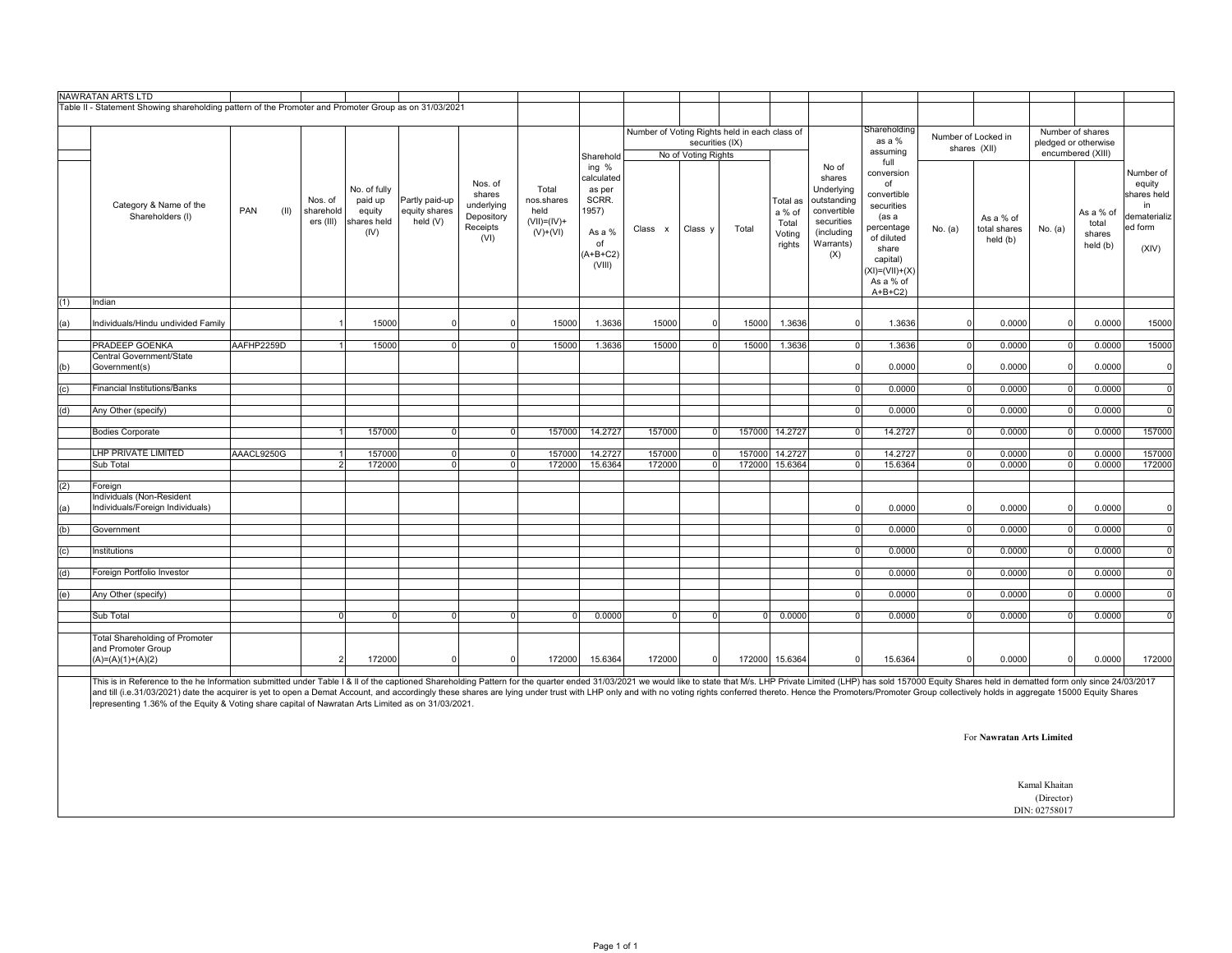|     | NAWRATAN ARTS LTD                                                                             |            |                         |                               |                              |                                              |                                        |                                                        |                |                     |                                                                  |                                              |                                                             |                                                                                                                 |                                     |                                          |                                                                        |                                                                     |                                          |
|-----|-----------------------------------------------------------------------------------------------|------------|-------------------------|-------------------------------|------------------------------|----------------------------------------------|----------------------------------------|--------------------------------------------------------|----------------|---------------------|------------------------------------------------------------------|----------------------------------------------|-------------------------------------------------------------|-----------------------------------------------------------------------------------------------------------------|-------------------------------------|------------------------------------------|------------------------------------------------------------------------|---------------------------------------------------------------------|------------------------------------------|
|     | Table III - Statement Showing shareholding pattern of the Public shareholder as on 31/03/2021 |            |                         |                               |                              |                                              |                                        |                                                        |                |                     |                                                                  |                                              |                                                             |                                                                                                                 |                                     |                                          |                                                                        |                                                                     |                                          |
|     |                                                                                               |            | Nos. of                 | No. of fully<br>paid up       | Partly<br>paid-up            | Nos. of<br>shares                            | Total<br>nos.shares                    | Sharehol<br>ding %<br>calculate<br>d as per            |                | No of Voting Rights | Number of Voting Rights held in each class of<br>securities (IX) |                                              | No of<br>shares<br>Underlying<br>outstanding                | Shareholding<br>as a %<br>assuming full<br>conversion of<br>convertible                                         | Number of Locked in<br>shares (XII) |                                          | Number of<br>shares<br>pledged or<br>otherwise<br>encumbered<br>(XIII) |                                                                     | Number<br>of equity<br>shares<br>held in |
|     | Category & Name of the<br>Shareholders (I)                                                    | PAN (II)   | sharehold<br>ers (III)  | equity<br>shares held<br>(IV) | equity<br>shares<br>held (V) | underlying<br>Depository<br>Receipts<br>(VI) | held<br>$(VII) = (IV) +$<br>$(V)+(VI)$ | SCRR.<br>1957)<br>As a %<br>of<br>$(A+B+C2)$<br>(VIII) | Class x        | Class y             | Total                                                            | Total as a<br>% of Total<br>Voting<br>rights | convertible<br>securities<br>(including<br>Warrants)<br>(X) | securities (as<br>a percentage<br>of diluted<br>share capital)<br>$(XI) = (VII) + (X)$<br>As a % of<br>$A+B+C2$ | No. (a)                             | As a % of<br>total<br>shares<br>held (b) | No.<br>(Not<br>applic<br>able)<br>(a)                                  | As a %<br>of total<br>shares<br>held<br>(Not<br>applica<br>ble) (b) | demateria<br>ized form<br>(XIV)          |
| (1) | Institutions                                                                                  |            |                         |                               |                              |                                              |                                        |                                                        |                |                     |                                                                  |                                              |                                                             |                                                                                                                 |                                     |                                          |                                                                        |                                                                     |                                          |
| (a) | Mutual Funds / UTI                                                                            |            |                         |                               |                              |                                              |                                        |                                                        |                |                     |                                                                  |                                              |                                                             |                                                                                                                 |                                     |                                          |                                                                        |                                                                     |                                          |
|     |                                                                                               |            |                         |                               |                              |                                              |                                        |                                                        |                |                     |                                                                  |                                              |                                                             |                                                                                                                 |                                     |                                          |                                                                        |                                                                     |                                          |
| (b) | Venture Capital Funds                                                                         |            |                         |                               |                              |                                              |                                        |                                                        |                |                     |                                                                  |                                              |                                                             |                                                                                                                 |                                     |                                          |                                                                        |                                                                     |                                          |
|     |                                                                                               |            |                         |                               |                              |                                              |                                        |                                                        |                |                     |                                                                  |                                              |                                                             |                                                                                                                 |                                     |                                          |                                                                        |                                                                     |                                          |
| (c) | Alternate Investment Funds                                                                    |            |                         |                               |                              |                                              |                                        |                                                        |                |                     |                                                                  |                                              |                                                             |                                                                                                                 |                                     |                                          |                                                                        |                                                                     |                                          |
|     |                                                                                               |            |                         |                               |                              |                                              |                                        |                                                        |                |                     |                                                                  |                                              |                                                             |                                                                                                                 |                                     |                                          |                                                                        |                                                                     |                                          |
| (d) | Foreign Venture Capital Investors                                                             |            |                         |                               |                              |                                              |                                        |                                                        |                |                     |                                                                  |                                              |                                                             |                                                                                                                 |                                     |                                          |                                                                        |                                                                     |                                          |
| (e) | Foreign Portfolio Investors                                                                   |            |                         |                               |                              |                                              |                                        |                                                        |                |                     |                                                                  |                                              |                                                             |                                                                                                                 |                                     |                                          |                                                                        |                                                                     |                                          |
|     |                                                                                               |            |                         |                               |                              |                                              |                                        |                                                        |                |                     |                                                                  |                                              |                                                             |                                                                                                                 |                                     |                                          |                                                                        |                                                                     |                                          |
| (f) | Financial Institutions / Banks                                                                |            |                         |                               |                              |                                              |                                        |                                                        |                |                     |                                                                  |                                              |                                                             |                                                                                                                 |                                     |                                          |                                                                        |                                                                     |                                          |
|     |                                                                                               |            |                         |                               |                              |                                              |                                        |                                                        |                |                     |                                                                  |                                              |                                                             |                                                                                                                 |                                     |                                          |                                                                        |                                                                     |                                          |
|     | <b>Insurance Companies</b>                                                                    |            |                         |                               |                              |                                              |                                        |                                                        |                |                     |                                                                  |                                              |                                                             |                                                                                                                 |                                     |                                          |                                                                        |                                                                     |                                          |
| (g) |                                                                                               |            |                         |                               |                              |                                              |                                        |                                                        |                |                     |                                                                  |                                              |                                                             |                                                                                                                 |                                     |                                          |                                                                        |                                                                     |                                          |
| (h) | Provident Funds / Pension Funds                                                               |            |                         |                               |                              |                                              |                                        |                                                        |                |                     |                                                                  |                                              |                                                             |                                                                                                                 |                                     |                                          |                                                                        |                                                                     |                                          |
|     |                                                                                               |            |                         |                               |                              |                                              |                                        |                                                        |                |                     |                                                                  |                                              |                                                             |                                                                                                                 |                                     |                                          |                                                                        |                                                                     |                                          |
| (i) | Any Other (specify)                                                                           |            |                         |                               |                              |                                              |                                        |                                                        |                |                     |                                                                  |                                              |                                                             |                                                                                                                 |                                     |                                          |                                                                        |                                                                     |                                          |
|     |                                                                                               |            |                         |                               |                              |                                              |                                        |                                                        |                |                     |                                                                  |                                              |                                                             |                                                                                                                 |                                     |                                          |                                                                        |                                                                     |                                          |
|     | Sub Total                                                                                     |            | $\Omega$                | $\overline{0}$                | $\circ$                      | $\circ$                                      | 0                                      | 0.0000                                                 | $\overline{0}$ | $\Omega$            | $\overline{0}$                                                   | 0.0000                                       | $\overline{0}$                                              | 0.0000                                                                                                          | $\mathsf 0$                         | 0.0000                                   | <b>NA</b>                                                              |                                                                     |                                          |
|     |                                                                                               |            |                         |                               |                              |                                              |                                        |                                                        |                |                     |                                                                  |                                              |                                                             |                                                                                                                 |                                     |                                          |                                                                        |                                                                     |                                          |
|     | Central Government / State                                                                    |            |                         |                               |                              |                                              |                                        |                                                        |                |                     |                                                                  |                                              |                                                             |                                                                                                                 |                                     |                                          |                                                                        |                                                                     |                                          |
| (2) | Government(s) / President of India                                                            |            |                         |                               |                              |                                              |                                        |                                                        |                |                     |                                                                  |                                              |                                                             |                                                                                                                 |                                     |                                          |                                                                        |                                                                     |                                          |
|     |                                                                                               |            |                         |                               |                              |                                              |                                        |                                                        |                |                     |                                                                  |                                              |                                                             |                                                                                                                 |                                     |                                          |                                                                        |                                                                     |                                          |
| (3) | Non-Institutions                                                                              |            |                         |                               |                              |                                              |                                        |                                                        |                |                     |                                                                  |                                              |                                                             |                                                                                                                 |                                     |                                          |                                                                        |                                                                     |                                          |
| (a) | Individuals-                                                                                  |            |                         |                               |                              |                                              |                                        |                                                        |                |                     |                                                                  |                                              |                                                             |                                                                                                                 |                                     |                                          |                                                                        |                                                                     |                                          |
|     |                                                                                               |            |                         |                               |                              |                                              |                                        |                                                        |                |                     |                                                                  |                                              |                                                             |                                                                                                                 |                                     |                                          |                                                                        |                                                                     |                                          |
|     | Individual shareholders holding<br>nominal share capital upto Rs.2<br>lakhs                   |            | 359                     | 150950                        | $\overline{0}$               | $\circ$                                      | 150950                                 | 13.7227                                                | 150950         | $\Omega$            | 150950                                                           | 13.7227                                      | $\mathbf 0$                                                 | 13.7227                                                                                                         | 0                                   | 0.0000                                   | <b>NA</b>                                                              |                                                                     |                                          |
|     |                                                                                               |            |                         |                               |                              |                                              |                                        |                                                        |                |                     |                                                                  |                                              |                                                             |                                                                                                                 |                                     |                                          |                                                                        |                                                                     |                                          |
|     | <b>BRAJENDRA SINGH</b>                                                                        | CIOPS6204E | $\mathfrak{p}$          | 12500                         | $\circ$                      | $\circ$                                      | 12500                                  | 1.1364                                                 | 12500          | 0                   | 12500                                                            | 1.1364                                       | $\circ$                                                     | 1.1364                                                                                                          | 0                                   | 0.0000                                   | <b>NA</b>                                                              |                                                                     | 0                                        |
|     | ii.Individual shareholders holding<br>nominal share capital in excess of<br>Rs.2 lakhs        |            | 15                      | 705850                        | $\circ$                      | $\circ$                                      | 705850                                 | 64.1682                                                | 705850         | $\Omega$            | 705850                                                           | 64.1682                                      | $\overline{0}$                                              | 64.1682                                                                                                         | $\mathsf 0$                         | 0.0000                                   | NA                                                                     |                                                                     | 620750                                   |
|     |                                                                                               |            |                         |                               |                              |                                              |                                        |                                                        |                |                     |                                                                  |                                              |                                                             |                                                                                                                 |                                     |                                          |                                                                        |                                                                     |                                          |
|     | PANKAJ DHANUKA HUF                                                                            | AAOHP8856M | 1                       | 61000                         | $\circ$                      | $\overline{0}$                               | 61000                                  | 5.5455                                                 | 61000          | $\overline{0}$      | 61000                                                            | 5.5455                                       | $\circ$                                                     | 5.5455                                                                                                          | 0                                   | 0.0000                                   | <b>NA</b>                                                              |                                                                     | 61000                                    |
|     | Nita Agarwal                                                                                  | AVWPA5435A | $\mathbf{1}$            | 60500                         | $\overline{0}$               | $\overline{0}$                               | 60500                                  | 5.5000                                                 | 60500          | $\Omega$            | 60500                                                            | 5.5000                                       | $\overline{0}$                                              | 5.5000                                                                                                          | 0                                   | 0.0000                                   | <b>NA</b>                                                              |                                                                     | 60500                                    |
|     | PAWAN KUMAR SUREKA                                                                            | ALQPS6815C | $\overline{1}$          | 54000                         | $\overline{0}$               | $\overline{0}$                               | 54000                                  | 4.9091                                                 | 54000          | $\mathbf{0}$        | 54000                                                            | 4.9091                                       | $\overline{0}$                                              | 4.9091                                                                                                          | $\mathsf 0$                         | 0.0000                                   | <b>NA</b>                                                              |                                                                     | 54000                                    |
|     | SUBODH KUMAR SINGHANIA                                                                        |            |                         |                               |                              |                                              |                                        |                                                        |                |                     |                                                                  |                                              |                                                             |                                                                                                                 |                                     |                                          |                                                                        |                                                                     |                                          |
|     | <b>HUF</b>                                                                                    | ABAHS7071N | 1                       | 54000                         | $\overline{0}$               | $\circ$                                      | 54000                                  | 4.9091                                                 | 54000          | $\mathbf 0$         | 54000                                                            | 4.9091                                       | $\mathbf 0$                                                 | 4.9091                                                                                                          | $\mathsf 0$                         | 0.0000                                   | <b>NA</b>                                                              |                                                                     | 54000                                    |
|     | PAWAN KUMAR SUREKA                                                                            | AAEHP6137P |                         | 54000                         | $\circ$                      | $\circ$                                      | 54000                                  | 4.9091                                                 | 54000          | $\Omega$            | 54000                                                            | 4.9091                                       | $\overline{0}$                                              | 4.9091                                                                                                          | $\mathbf 0$                         | 0.0000                                   | <b>NA</b>                                                              |                                                                     | 54000                                    |
|     | CHANDAN AGARWAL                                                                               | BKBPA9840E | $\overline{\mathbf{2}}$ | 52850                         | $\circ$                      | $\overline{0}$                               | 52850                                  | 4.8045                                                 | 52850          | $\mathbf 0$         | 52850                                                            | 4.8045                                       | $\circ$                                                     | 4.8045                                                                                                          | 0                                   | 0.0000                                   | <b>NA</b>                                                              |                                                                     | 47250                                    |
|     | ROHIT BAGARIA                                                                                 | CKIPB0194G | $\mathbf{1}$            | 51440                         | $\overline{0}$               | $\overline{0}$                               | 51440                                  | 4.6764                                                 | 51440          | $\Omega$            | 51440                                                            | 4.6764                                       | $\overline{0}$                                              | 4.6764                                                                                                          | $\mathbf 0$                         | 0.0000                                   | <b>NA</b>                                                              |                                                                     | 51440                                    |
|     | PREMCHAND BAGARIA                                                                             | BAHPB8619J | 1                       | 50000                         | $\overline{0}$               | $\overline{0}$                               | 50000                                  | 4.5455                                                 | 50000          | $\overline{0}$      | 50000                                                            | 4.5455                                       | $\overline{0}$                                              | 4.5455                                                                                                          | 0                                   | 0.0000                                   | <b>NA</b>                                                              |                                                                     | 50000                                    |
|     | LAXMI KANT BAGARIA                                                                            | AGUPB6783B | $\overline{2}$          | 49560                         | $\overline{0}$               | $\overline{0}$                               | 49560                                  | 4.5055                                                 | 49560          | $\mathbf 0$         | 49560                                                            | 4.5055                                       | $\overline{0}$                                              | 4.5055                                                                                                          | 0                                   | 0.0000                                   | <b>NA</b>                                                              |                                                                     | 40560                                    |
|     | KAILASH DHANUKA                                                                               | AGSPD1388G | $\overline{2}$          | 48000                         | $\circ$                      | $\circ$                                      | 48000                                  | 4.3636                                                 | 48000          | $\overline{0}$      | 48000                                                            | 4.3636                                       | $\overline{0}$                                              | 4.3636                                                                                                          | $^{\circ}$                          | 0.0000                                   | <b>NA</b>                                                              |                                                                     | 40000                                    |
|     | RAMESH KUMAR BAGARIA                                                                          | AGVPB1714F | $\overline{2}$          | 45500                         | $\overline{0}$               | $\overline{0}$                               | 45500                                  | 4.1364                                                 | 45500          | $\overline{0}$      | 45500                                                            | 4.1364                                       | $\overline{0}$                                              | 4.1364                                                                                                          | 0                                   | 0.0000                                   | <b>NA</b>                                                              |                                                                     | 38000                                    |
|     | KAILASH DHANUKA HUF                                                                           | AAJHK2600K | 1                       | 45000                         | $\overline{0}$               | $\overline{\mathbf{0}}$                      | 45000                                  | 4.0909                                                 | 45000          | $\overline{0}$      | 45000                                                            | 4.0909                                       | $\overline{0}$                                              | 4.0909                                                                                                          | $\overline{0}$                      | 0.0000                                   | <b>NA</b>                                                              |                                                                     | 45000                                    |
|     | JAYSHREE BOTHRA                                                                               |            | $\mathbf{1}$            | 30000                         | $\overline{0}$               | $\overline{0}$                               | 30000                                  | 2.7273                                                 | 30000          | $\mathbf{0}$        | 30000                                                            | 2.7273                                       | $\overline{0}$                                              | 2.7273                                                                                                          | $\mathsf 0$                         | 0.0000                                   | <b>NA</b>                                                              |                                                                     | $\Omega$                                 |
|     | SAYAR BOTHRA                                                                                  |            | 1                       | 25000                         | $\circ$                      | $\circ$                                      | 25000                                  | 2.2727                                                 | 25000          | $\overline{0}$      | 25000                                                            | 2.2727                                       | $\overline{0}$                                              | 2.2727                                                                                                          | 0                                   | 0.0000                                   | <b>NA</b>                                                              |                                                                     | $\Omega$                                 |
|     | MADAN MOHAN DHANUKA.                                                                          | AAGHM4618E | 1                       | 25000                         | 0                            | $\overline{0}$                               | 25000                                  | 2.2727                                                 | 25000          | $\mathbf 0$         | 25000                                                            | 2.2727                                       | $\overline{0}$                                              | 2.2727                                                                                                          | $\mathbf 0$                         | 0.0000                                   | <b>NA</b>                                                              |                                                                     | 25000                                    |
|     |                                                                                               |            |                         |                               |                              |                                              |                                        |                                                        |                |                     |                                                                  |                                              |                                                             |                                                                                                                 |                                     |                                          |                                                                        |                                                                     |                                          |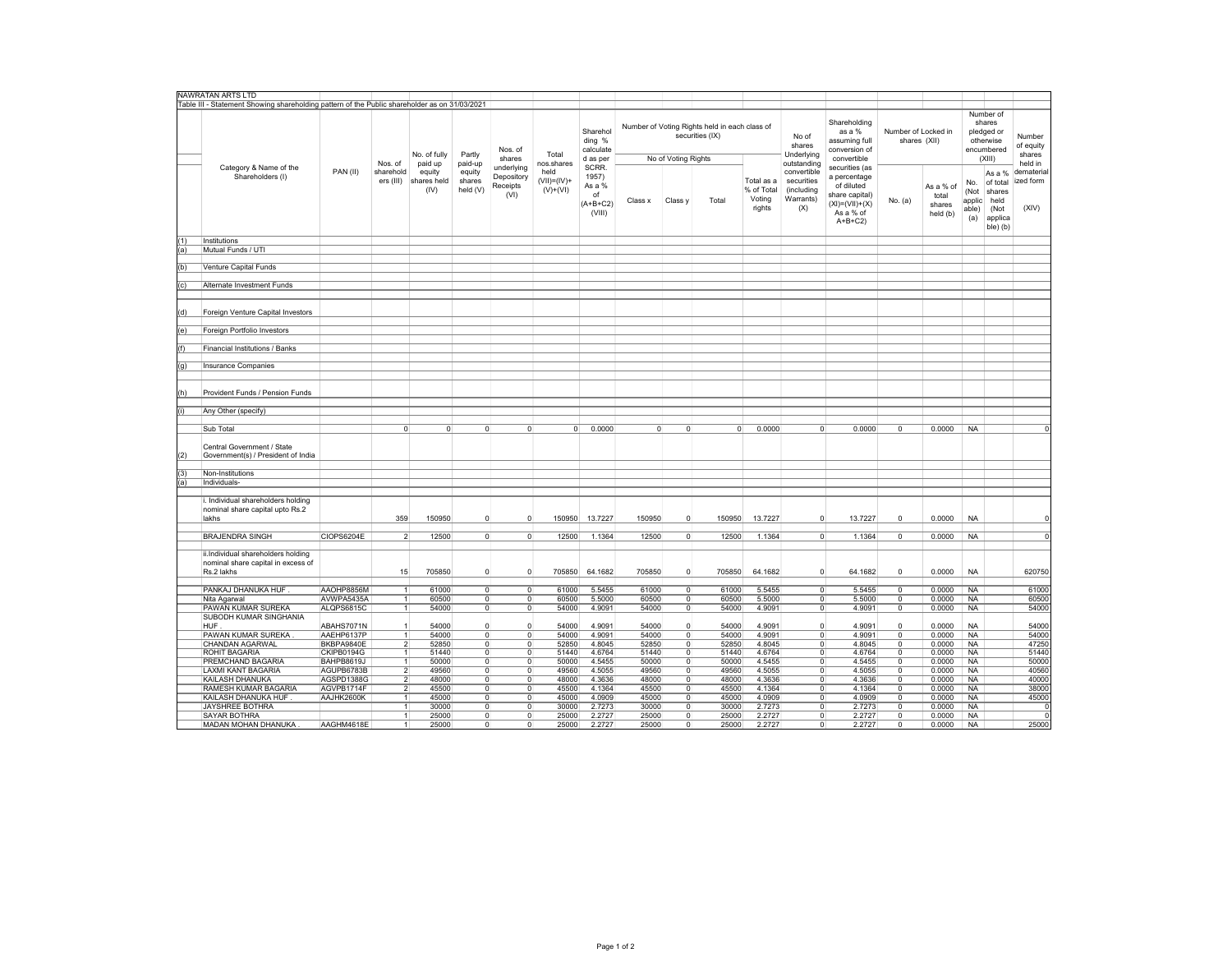|     | NAWRATAN ARTS LTD                                                                             |            |                        |                               |                              |                                              |                                     |                                                        |         |                     |                                                                  |                                              |                                                             |                                                                                                                 |                                     |                                          |                                       |                                                                        |                                          |
|-----|-----------------------------------------------------------------------------------------------|------------|------------------------|-------------------------------|------------------------------|----------------------------------------------|-------------------------------------|--------------------------------------------------------|---------|---------------------|------------------------------------------------------------------|----------------------------------------------|-------------------------------------------------------------|-----------------------------------------------------------------------------------------------------------------|-------------------------------------|------------------------------------------|---------------------------------------|------------------------------------------------------------------------|------------------------------------------|
|     | Table III - Statement Showing shareholding pattern of the Public shareholder as on 31/03/2021 |            |                        |                               |                              |                                              |                                     |                                                        |         |                     |                                                                  |                                              |                                                             |                                                                                                                 |                                     |                                          |                                       |                                                                        |                                          |
|     |                                                                                               |            | Nos. of                | No. of fully<br>paid up       | Partly<br>paid-up            | Nos. of<br>shares                            | Total<br>nos.shares                 | Sharehol<br>ding %<br>calculate<br>d as per            |         | No of Voting Rights | Number of Voting Rights held in each class of<br>securities (IX) |                                              | No of<br>shares<br>Underlying<br>outstanding                | Shareholding<br>as a %<br>assuming full<br>conversion of<br>convertible                                         | Number of Locked in<br>shares (XII) |                                          |                                       | Number of<br>shares<br>pledged or<br>otherwise<br>encumbered<br>(XIII) | Number<br>of equity<br>shares<br>held in |
|     | Category & Name of the<br>Shareholders (I)                                                    | PAN(II)    | sharehold<br>ers (III) | equity<br>shares held<br>(IV) | equity<br>shares<br>held (V) | underlying<br>Depository<br>Receipts<br>(VI) | held<br>$(VII)=(IV)+$<br>$(V)+(VI)$ | SCRR.<br>1957)<br>As a %<br>of<br>$(A+B+C2)$<br>(VIII) | Class x | Class y             | Total                                                            | Total as a<br>% of Total<br>Voting<br>rights | convertible<br>securities<br>(including<br>Warrants)<br>(X) | securities (as<br>a percentage<br>of diluted<br>share capital)<br>$(XI) = (VII) + (X)$<br>As a % of<br>$A+B+C2$ | No. (a)                             | As a % of<br>total<br>shares<br>held (b) | No.<br>(Not<br>applic<br>able)<br>(a) | As a %<br>of total<br>shares<br>held<br>(Not<br>applica<br>ble) (b)    | dematerial<br>ized form<br>(XIV)         |
|     |                                                                                               |            |                        |                               |                              |                                              |                                     |                                                        |         |                     |                                                                  |                                              |                                                             |                                                                                                                 |                                     |                                          |                                       |                                                                        |                                          |
| (b) | NBFCs registered with RBI                                                                     |            |                        |                               |                              |                                              |                                     |                                                        |         |                     |                                                                  |                                              |                                                             |                                                                                                                 |                                     |                                          |                                       |                                                                        |                                          |
| (c) | <b>Employee Trusts</b>                                                                        |            |                        |                               |                              |                                              |                                     |                                                        |         |                     |                                                                  |                                              |                                                             |                                                                                                                 |                                     |                                          |                                       |                                                                        |                                          |
|     |                                                                                               |            |                        |                               |                              |                                              |                                     |                                                        |         |                     |                                                                  |                                              |                                                             |                                                                                                                 |                                     |                                          |                                       |                                                                        |                                          |
| (d) | Overseas Depositories (holding<br>DRs) (balancing figure)                                     |            |                        |                               |                              |                                              |                                     |                                                        |         |                     |                                                                  |                                              |                                                             |                                                                                                                 |                                     |                                          |                                       |                                                                        |                                          |
|     |                                                                                               |            |                        |                               |                              |                                              |                                     |                                                        |         |                     |                                                                  |                                              |                                                             |                                                                                                                 |                                     |                                          |                                       |                                                                        |                                          |
| (e) | Any Other (specify)                                                                           |            |                        |                               |                              |                                              |                                     |                                                        |         |                     |                                                                  |                                              |                                                             |                                                                                                                 |                                     |                                          |                                       |                                                                        |                                          |
|     | <b>Bodies Corporate</b>                                                                       |            | 38                     | 71200                         | $\overline{0}$               | $\overline{0}$                               | 71200                               | 6.4727                                                 | 71200   | $\Omega$            | 71200                                                            | 6.4727                                       | $\overline{0}$                                              | 6.4727                                                                                                          | $\overline{0}$                      | 0.0000                                   | <b>NA</b>                             |                                                                        | 50000                                    |
|     |                                                                                               |            |                        |                               |                              |                                              |                                     |                                                        |         |                     |                                                                  |                                              |                                                             |                                                                                                                 |                                     |                                          |                                       |                                                                        |                                          |
|     | <b>DENTAX INDIA LIMITED</b>                                                                   | AABCD1191K |                        | 50000                         | $\overline{0}$               | $\overline{0}$                               | 50000                               | 4.5455                                                 | 50000   | $\Omega$            | 50000                                                            | 4.5455                                       | $\Omega$                                                    | 4.5455                                                                                                          | $^{\circ}$                          | 0.0000                                   | <b>NA</b>                             |                                                                        | 50000                                    |
|     | EXIM SCRIPT VANIJYA PVT LTD                                                                   |            |                        | 17600                         | $\overline{0}$               | $\overline{0}$                               | 17600                               | 1.6000                                                 | 17600   | $\Omega$            | 17600                                                            | 1.6000                                       | $\Omega$                                                    | 1.6000                                                                                                          | $\mathbf 0$                         | 0.0000                                   | <b>NA</b>                             |                                                                        | $\epsilon$                               |
|     | Sub Total                                                                                     |            | 412                    | 928000                        | $\overline{0}$               | $\overline{0}$                               | 928000                              | 84.3636                                                | 928000  | $\Omega$            | 928000                                                           | 84.3636                                      | $\Omega$                                                    | 84.3636                                                                                                         | $\overline{0}$                      | 0.0000                                   | <b>NA</b>                             |                                                                        | 670750                                   |
|     |                                                                                               |            |                        |                               |                              |                                              |                                     |                                                        |         |                     |                                                                  |                                              |                                                             |                                                                                                                 |                                     |                                          |                                       |                                                                        |                                          |
|     | <b>Total Public Shareholding</b><br>$(B)=(B)(1)+(B)(2)+(B)(3)$                                |            | 412                    | 928000                        | $\overline{0}$               | $\mathbf 0$                                  | 928000                              | 84.3636                                                | 928000  | $\overline{0}$      | 928000                                                           | 84.3636                                      | $\Omega$                                                    | 84.3636                                                                                                         | $\mathbf 0$                         | 0.0000                                   | <b>NA</b>                             |                                                                        | 670750                                   |
|     |                                                                                               |            |                        |                               |                              |                                              |                                     |                                                        |         |                     |                                                                  |                                              |                                                             |                                                                                                                 |                                     |                                          |                                       |                                                                        |                                          |
|     |                                                                                               |            |                        |                               |                              |                                              |                                     |                                                        |         |                     |                                                                  |                                              |                                                             |                                                                                                                 |                                     | For Nawratan Arts Limited                |                                       |                                                                        |                                          |
|     |                                                                                               |            |                        |                               |                              |                                              |                                     |                                                        |         |                     |                                                                  |                                              |                                                             |                                                                                                                 |                                     | Killis                                   |                                       |                                                                        |                                          |
|     |                                                                                               |            |                        |                               |                              |                                              |                                     |                                                        |         |                     |                                                                  |                                              |                                                             |                                                                                                                 |                                     | Kamal Khaitan                            |                                       |                                                                        |                                          |
|     |                                                                                               |            |                        |                               |                              |                                              |                                     |                                                        |         |                     |                                                                  |                                              |                                                             |                                                                                                                 |                                     |                                          | (Director)                            |                                                                        |                                          |
|     |                                                                                               |            |                        |                               |                              |                                              |                                     |                                                        |         |                     |                                                                  |                                              |                                                             |                                                                                                                 |                                     | DIN: 02758017                            |                                       |                                                                        |                                          |
|     |                                                                                               |            |                        |                               |                              |                                              |                                     |                                                        |         |                     |                                                                  |                                              |                                                             |                                                                                                                 |                                     |                                          |                                       |                                                                        |                                          |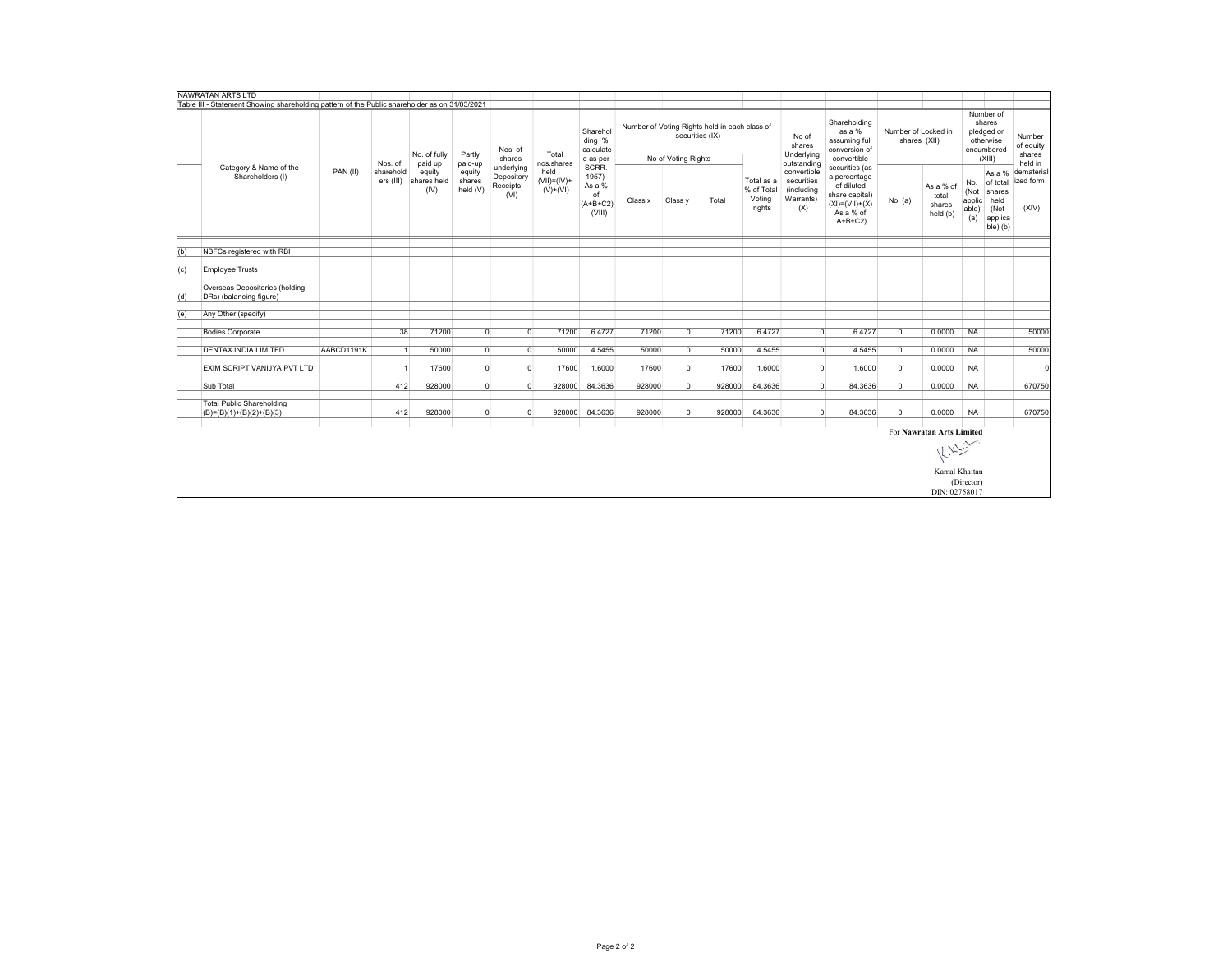|     | NAWRATAN ARTS LTD                                                                                               |          |                                 |                                                          |                                                 |                                                        |                                                               |                                                                       |         |                      |                                                                  |                                                 |                                                                                          |                                                                                                                                                 |                                     |                                          |                                           |                                                                                 |                                                       |
|-----|-----------------------------------------------------------------------------------------------------------------|----------|---------------------------------|----------------------------------------------------------|-------------------------------------------------|--------------------------------------------------------|---------------------------------------------------------------|-----------------------------------------------------------------------|---------|----------------------|------------------------------------------------------------------|-------------------------------------------------|------------------------------------------------------------------------------------------|-------------------------------------------------------------------------------------------------------------------------------------------------|-------------------------------------|------------------------------------------|-------------------------------------------|---------------------------------------------------------------------------------|-------------------------------------------------------|
|     | Table Iv - Statement Showing shareholding pattern of the Non Promoter - Non Public shareholder as on 31/03/2021 |          |                                 |                                                          |                                                 |                                                        |                                                               |                                                                       |         |                      |                                                                  |                                                 |                                                                                          |                                                                                                                                                 |                                     |                                          |                                           |                                                                                 |                                                       |
|     |                                                                                                                 |          |                                 |                                                          |                                                 | Nos. of                                                |                                                               | Sharehol<br>ding %<br>calculate                                       |         | No of Voting Rights  | Number of Voting Rights held in each class of<br>securities (IX) |                                                 | No of<br>shares                                                                          | Total<br>Shareholding<br>as a %<br>assuming full                                                                                                | Number of Locked in<br>shares (XII) |                                          | Number of<br>pledged or<br>otherwise      | shares<br>encumbere<br>d (XIII)                                                 | Number of<br>equity                                   |
|     | Category & Name of the<br>Shareholders (I)                                                                      | PAN (II) | No of<br>sharehold<br>ers (III) | No. of fully<br>paid up<br>equity<br>shares held<br>(IV) | Partly paid-<br>up equity<br>shares<br>held (V) | shares<br>underlying<br>Depository<br>Receipts<br>(VI) | Total<br>nos.share<br>s held<br>$(VII)= (IV)$<br>$+ (V)+(VI)$ | d as per<br>SCRR.<br>1957)<br>As a %<br>of<br>$(A+B+C2$<br>$)$ (VIII) | Class x | Class y              | Total                                                            | Total as a<br>% of<br>Total<br>Voting<br>rights | Underlying<br>outstanding<br>convertible<br>securities<br>(including<br>Warrants)<br>(X) | conversion of<br>convertible<br>securities (as<br>a percentage<br>of diluted<br>share capital)<br>$(XI) = (VII) + (X)$<br>As a % of<br>$A+B+C2$ | No. (a)                             | As a %<br>of total<br>shares<br>held (b) | No.<br>(Not<br>appli<br>cabl<br>e)<br>(a) | As a<br>$%$ of<br>total<br>share<br>s<br>held<br>(Not<br>applic<br>able)<br>(b) | shares held<br>in<br>dematerializ<br>ed form<br>(XIV) |
| (1) | Custodian / DR Holder                                                                                           |          |                                 |                                                          |                                                 |                                                        |                                                               |                                                                       |         |                      |                                                                  |                                                 |                                                                                          |                                                                                                                                                 |                                     |                                          |                                           |                                                                                 |                                                       |
|     |                                                                                                                 |          |                                 |                                                          |                                                 |                                                        |                                                               |                                                                       |         |                      |                                                                  |                                                 |                                                                                          |                                                                                                                                                 |                                     |                                          |                                           |                                                                                 |                                                       |
| (2) | Employee Benefit Trust (under<br>SEBI (Share based Employee<br>Benefit) Regulations, 2014)                      |          |                                 |                                                          |                                                 |                                                        |                                                               |                                                                       |         |                      |                                                                  |                                                 |                                                                                          |                                                                                                                                                 |                                     |                                          |                                           |                                                                                 |                                                       |
|     | Total Non Promoter - Non Public<br>Shareholding (C)=(C)(1)+(C)(2)                                               |          | $\mathbf 0$                     |                                                          | $\mathbf 0$<br>$\overline{0}$                   |                                                        | $\overline{0}$<br>$\mathbf 0$                                 | 0.0000                                                                |         | 0 <br>$\overline{0}$ |                                                                  | 0.0000<br>$\overline{0}$                        | $\circ$                                                                                  | 0.0000                                                                                                                                          | $\mathbf 0$                         | 0.0000 NA NA                             |                                           |                                                                                 | $\Omega$                                              |
|     |                                                                                                                 |          |                                 |                                                          |                                                 |                                                        |                                                               |                                                                       |         |                      |                                                                  |                                                 |                                                                                          |                                                                                                                                                 |                                     | For Nawratan Arts Limited                |                                           |                                                                                 |                                                       |
|     |                                                                                                                 |          |                                 |                                                          |                                                 |                                                        |                                                               |                                                                       |         |                      |                                                                  |                                                 |                                                                                          |                                                                                                                                                 |                                     |                                          |                                           | $k_{12}^{1/2}$                                                                  |                                                       |
|     |                                                                                                                 |          |                                 |                                                          |                                                 |                                                        |                                                               |                                                                       |         |                      |                                                                  |                                                 |                                                                                          |                                                                                                                                                 |                                     |                                          | Kamal Khaitan<br>DIN: 02758017            | (Director)                                                                      |                                                       |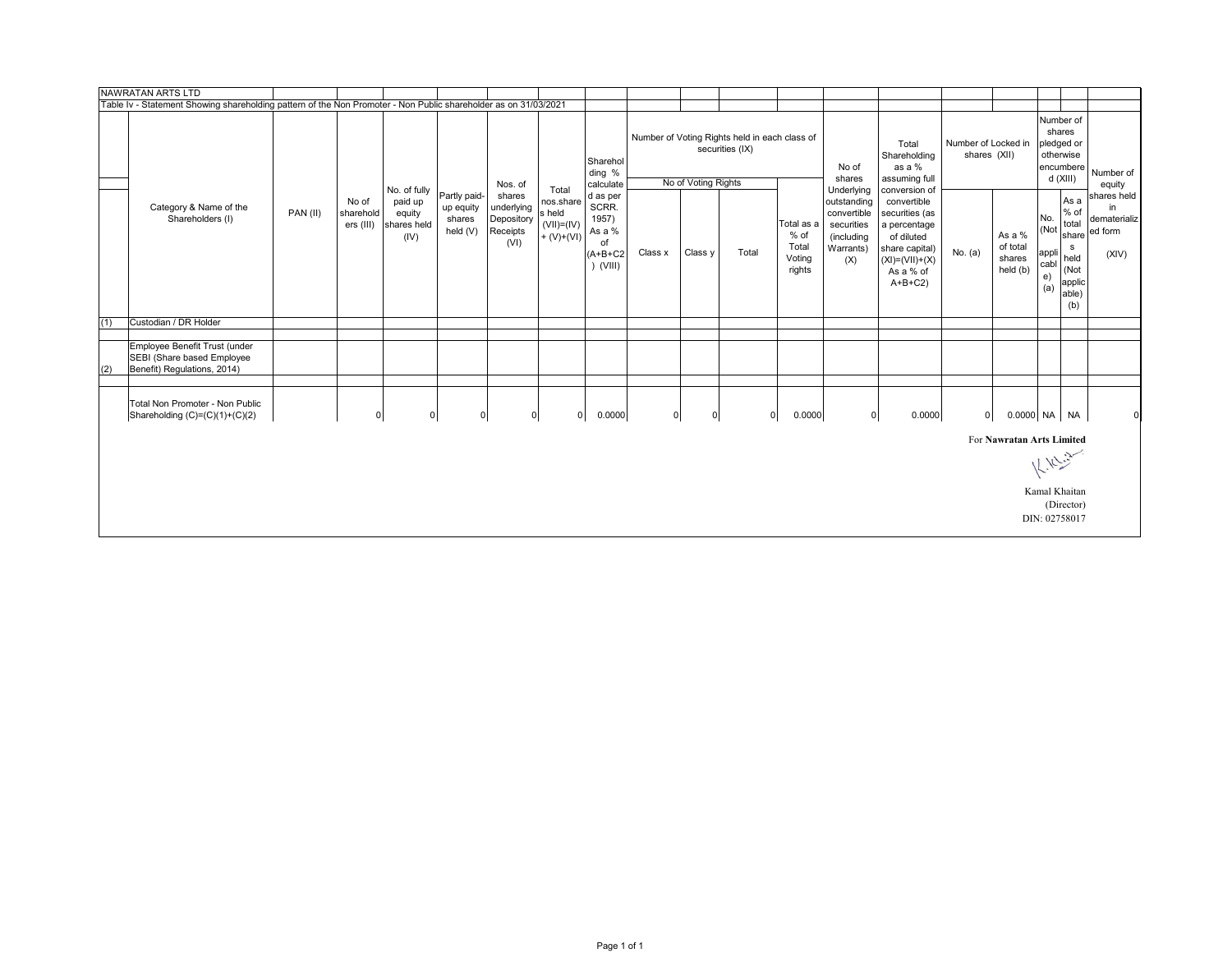|          | NAWRATAN ARTS LTD    |                                    |             |                                      |                                                                                       |               |                                                                                                                                    |                   |                                                                     |            |                                                                                       |                                                                                |
|----------|----------------------|------------------------------------|-------------|--------------------------------------|---------------------------------------------------------------------------------------|---------------|------------------------------------------------------------------------------------------------------------------------------------|-------------------|---------------------------------------------------------------------|------------|---------------------------------------------------------------------------------------|--------------------------------------------------------------------------------|
| Annexure |                      |                                    |             |                                      |                                                                                       |               |                                                                                                                                    |                   |                                                                     |            |                                                                                       |                                                                                |
|          |                      |                                    |             |                                      | Table V - Statement showing details of significant beneficial owners as on 31/03/2021 |               |                                                                                                                                    |                   |                                                                     |            |                                                                                       |                                                                                |
|          |                      |                                    |             |                                      |                                                                                       |               |                                                                                                                                    |                   |                                                                     |            |                                                                                       |                                                                                |
|          | Details of the (SBO) |                                    |             | Details of the registered owner      |                                                                                       |               | Details of<br>holding /<br>exercise of<br>right of the<br>SBO in the<br>reporting<br>company,<br>whether<br>direct or<br>indirect: |                   |                                                                     |            |                                                                                       | Date of<br>creation /<br>acquition of<br>significant<br>beneficial<br>interest |
|          |                      | (1)                                |             |                                      | (II)                                                                                  |               |                                                                                                                                    |                   | Whether by virtue of: (III)                                         |            |                                                                                       | (IV)                                                                           |
|          |                      | PAN / Passport<br>No. in case of a |             |                                      | PAN / Passport<br>No. in case of a                                                    |               |                                                                                                                                    |                   | Rights on<br>distributable<br>dividend or any<br>other distribution | Exercise   | Exercise<br>lof<br>significant                                                        |                                                                                |
| Sr No    | Name                 | foreign national                   | Nationality | Name                                 | foreign national Nationality                                                          |               | Shares (%)                                                                                                                         | Voting rights (%) | (%)                                                                 | of control | influence                                                                             |                                                                                |
| -1       |                      |                                    |             | <b>LHP PRIVATE</b><br><b>LIMITED</b> | AAACL9250G                                                                            | <b>INDIAN</b> | 157000                                                                                                                             | 14.2727           |                                                                     |            |                                                                                       |                                                                                |
|          | Total                |                                    |             |                                      |                                                                                       |               | 157000                                                                                                                             | 14.2727           |                                                                     |            |                                                                                       |                                                                                |
|          |                      |                                    |             |                                      |                                                                                       |               |                                                                                                                                    |                   |                                                                     |            | For Nawratan Arts Limited<br>K. K. Ch<br>Kamal Khaitan<br>(Director)<br>DIN: 02758017 |                                                                                |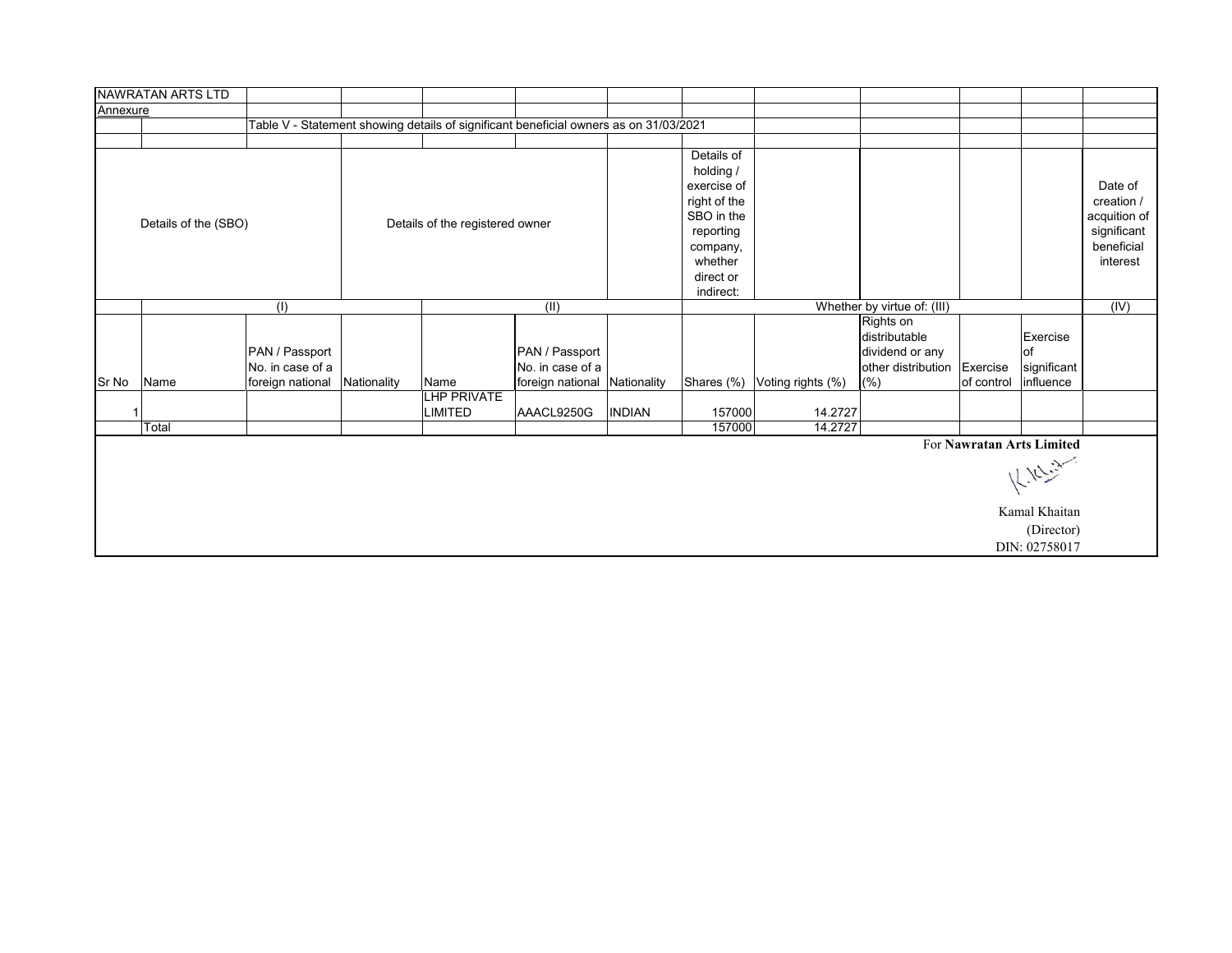|       | <b>NAWRATAN ARTS LTD</b>                                     |          |            |                                       |        |               |                |       |                                    |      |                           |
|-------|--------------------------------------------------------------|----------|------------|---------------------------------------|--------|---------------|----------------|-------|------------------------------------|------|---------------------------|
|       | List of shareholders (other than Res Ind) as on $31/03/2021$ |          |            |                                       |        |               |                |       |                                    |      |                           |
| SI No | Folio/Client Id                                              | Dp Id    | <b>PAN</b> | Name                                  | Shares | $\frac{0}{0}$ | Physical       | Demat | Category                           | Type | Sub Type                  |
|       | 130972358                                                    | IN301549 | AAFHP2259D | PRADEEP GOENKA                        | 15000  | 1.3636        | $\overline{0}$ |       | 15000 Promoter - Individuals/HUF   | 16   |                           |
|       |                                                              |          |            | <b>TOTAL</b>                          | 15000  | 1.3636        | $\overline{0}$ |       | 15000 Promoter - Individuals/HUF   |      |                           |
|       | 131949253                                                    | IN301549 | AAACL9250G | <b>LHP PRIVATE LIMITED</b>            | 157000 | 14.2727       | $\overline{0}$ |       | 157000 Promoter - Bodies Corporate | 5    | 12                        |
|       |                                                              |          |            | <b>TOTAL</b>                          | 157000 | 14.2727       | $\Omega$       |       | 157000 Promoter - Bodies Corporate |      |                           |
|       | 1000641                                                      |          |            | <b>ADINATH VINIMAY PVT LTD</b>        | 100    | 0.0091        | 100            |       | 0 Bodies Corporate                 |      |                           |
|       | 2 000640                                                     |          |            | AHINSA VINIMOY PVT LTD                | 100    | 0.0091        | 100            |       | 0 Bodies Corporate                 |      |                           |
|       | 3 000643                                                     |          |            | <b>BAKLIWAL FINVESH PVT LTD</b>       | 100    | 0.0091        | 100            |       | 0 Bodies Corporate                 |      |                           |
|       | 4 000631                                                     |          |            | BAKLIWAL HOLDINGS PVT LTD             | 100    | 0.0091        | 100            |       | 0 Bodies Corporate                 |      |                           |
|       | 5 000629                                                     |          |            | CUBE COMMUNICATION PVT LTD            | 100    | 0.0091        | 100            |       | 0 Bodies Corporate                 |      |                           |
|       | 6 1207980000004173                                           | 79800    | AABCD1191K | <b>DENTAX INDIA LIMITED</b>           | 50000  | 4.5455        | $\mathbf{0}$   |       | 50000 Bodies Corporate             | 25   | 12                        |
|       | 7 000620                                                     |          |            | DEW DROPS MERCHANTS PVT LTD           | 100    | 0.0091        | 100            |       | 0 Bodies Corporate                 |      |                           |
|       | 8000657                                                      |          |            | EXIM SCRIPT VANIJYA PVT LTD           | 17600  | 1.6000        | 17600          |       | 0 Bodies Corporate                 |      |                           |
|       | 9000617                                                      |          |            | FAIRDEAL MARKETING PVT. LTD           | 100    | 0.0091        | 100            |       | 0 Bodies Corporate                 |      |                           |
|       | 10 000648                                                    |          |            | FREE WRINGS EXPORT PVT LTD            | 100    | 0.0091        | 100            |       | 0 Bodies Corporate                 |      |                           |
|       | 11 000626                                                    |          |            | GREAL WESTERN SUPPLIERS AGENCY P LTD  | 100    | 0.0091        | 100            |       | 0 Bodies Corporate                 |      |                           |
|       | 12 000636                                                    |          |            | HIRISE MERCHANTS PVT LTD              | 100    | 0.0091        | 100            |       | 0 Bodies Corporate                 |      |                           |
|       | 13 000630                                                    |          |            | HOLLY SEA FINVEST PVT LTD             | 100    | 0.0091        | 100            |       | 0 Bodies Corporate                 |      |                           |
|       | 14 000637                                                    |          |            | KILTON EXPORTS PVT LTD                | 100    | 0.0091        | 100            |       | 0 Bodies Corporate                 |      |                           |
|       | 15 000653                                                    |          |            | KUSH TRADING & COMMERCE PVT LTD       | 100    | 0.0091        | 100            |       | 0 Bodies Corporate                 |      |                           |
|       | 16 000619                                                    |          |            | LOVEJOY MERCHAND PVT LTD              | 100    | 0.0091        | 100            |       | 0 Bodies Corporate                 |      |                           |
|       | 17 000623                                                    |          |            | <b>LYTON CONSULTANCY PVT LTD</b>      | 100    | 0.0091        | 100            |       | 0 Bodies Corporate                 |      |                           |
|       | 18 000651                                                    |          |            | LYTON MANAGEMENT SERVICES PVT LTD     | 100    | 0.0091        | 100            |       | 0 Bodies Corporate                 |      |                           |
|       | 19 000654                                                    |          |            | MAXIMUM COMMERCIAL PVT LTD            | 100    | 0.0091        | 100            |       | 0 Bodies Corporate                 |      |                           |
|       | 20 000644                                                    |          |            | N.K.P. HOLDING PVT LTD                | 100    | 0.0091        | 100            |       | 0 Bodies Corporate                 |      |                           |
|       | 21 000639                                                    |          |            | NAMOKAR MERCANDIES PVT LTD            | 100    | 0.0091        | 100            |       | 0 Bodies Corporate                 |      |                           |
|       | 22 000635                                                    |          |            | NEON VINIMAY PVT LTD                  | 100    | 0.0091        | 100            |       | 0 Bodies Corporate                 |      |                           |
|       | 23 000633                                                    |          |            | NIKHIL HOLDING PVT LTD                | 100    | 0.0091        | 100            |       | 0 Bodies Corporate                 |      |                           |
|       | 24 000616                                                    |          |            | NILGIR VINIMOY PVT. LTD               | 100    | 0.0091        | 100            |       | 0 Bodies Corporate                 |      |                           |
|       | 25 000628                                                    |          |            | PINKY EXIM P LTD                      | 100    | 0.0091        | 100            |       | 0 Bodies Corporate                 |      |                           |
|       | 26 000632                                                    |          |            | PINKY HOLDING PVT LTD                 | 100    | 0.0091        | 100            |       | 0 Bodies Corporate                 |      |                           |
|       | 27 00646A                                                    |          |            | PNR HOLDINGS (P) LTD                  | 100    | 0.0091        | 100            |       | 0 Bodies Corporate                 |      |                           |
|       | 28 000642                                                    |          |            | PRECIOUS MERCHANTS PVT LTD            | 100    | 0.0091        | 100            |       | 0 Bodies Corporate                 |      |                           |
|       | 29 000656                                                    |          |            | PRIDENT & SHERATON COMMERCIAL PVT LTD | 100    | 0.0091        | 100            |       | 0 Bodies Corporate                 |      |                           |
|       | 30 000652                                                    |          |            | R N P HOLDINGS (P) LTD                | 100    | 0.0091        | 100            |       | 0 Bodies Corporate                 |      |                           |
|       | 31 000621                                                    |          |            | RADIUM FINVEST & CREDIT CO. P LTD     | 100    | 0.0091        | 100            |       | 0 Bodies Corporate                 |      |                           |
|       | 32 000624                                                    |          |            | RAHUL TREXIM P LTD                    | 100    | 0.0091        | 100            |       | 0 Bodies Corporate                 |      |                           |
|       | 33 000655                                                    |          |            | RAJHANS CRDITS & FINVEST PVT LTD      | 100    | 0.0091        | 100            |       | 0 Bodies Corporate                 |      |                           |
|       | 34 000618                                                    |          |            | SCIONARA COMMUNICATION PVT LTD        | 100    | 0.0091        | 100            |       | 0 Bodies Corporate                 |      |                           |
|       | 35 000622                                                    |          |            | SCIONARA TREX PVT LTD                 | 100    | 0.0091        | 100            |       | 0 Bodies Corporate                 |      |                           |
|       | 36 000645                                                    |          |            | <b>SCIONVARA FINVEST PVT LTD</b>      | 100    | 0.0091        | 100            |       | 0 Bodies Corporate                 |      |                           |
|       | 37 000647                                                    |          |            | URANIUM FINVEST CO.PVT LTD            | 100    | 0.0091        | 100            |       | 0 Bodies Corporate                 |      |                           |
|       | 38 000634                                                    |          |            | <b>VECTTOR BYAPAR PVT LTD</b>         | 100    | 0.0091        | 100            |       | 0 Bodies Corporate                 |      |                           |
|       |                                                              |          |            | <b>TOTAL</b>                          | 71200  | 6.4727        | 21200          |       | 50000 Bodies Corporate             |      |                           |
|       |                                                              |          |            |                                       |        |               |                |       |                                    |      | For Nawratan Arts Limited |

For **Nawratan Arts Limited**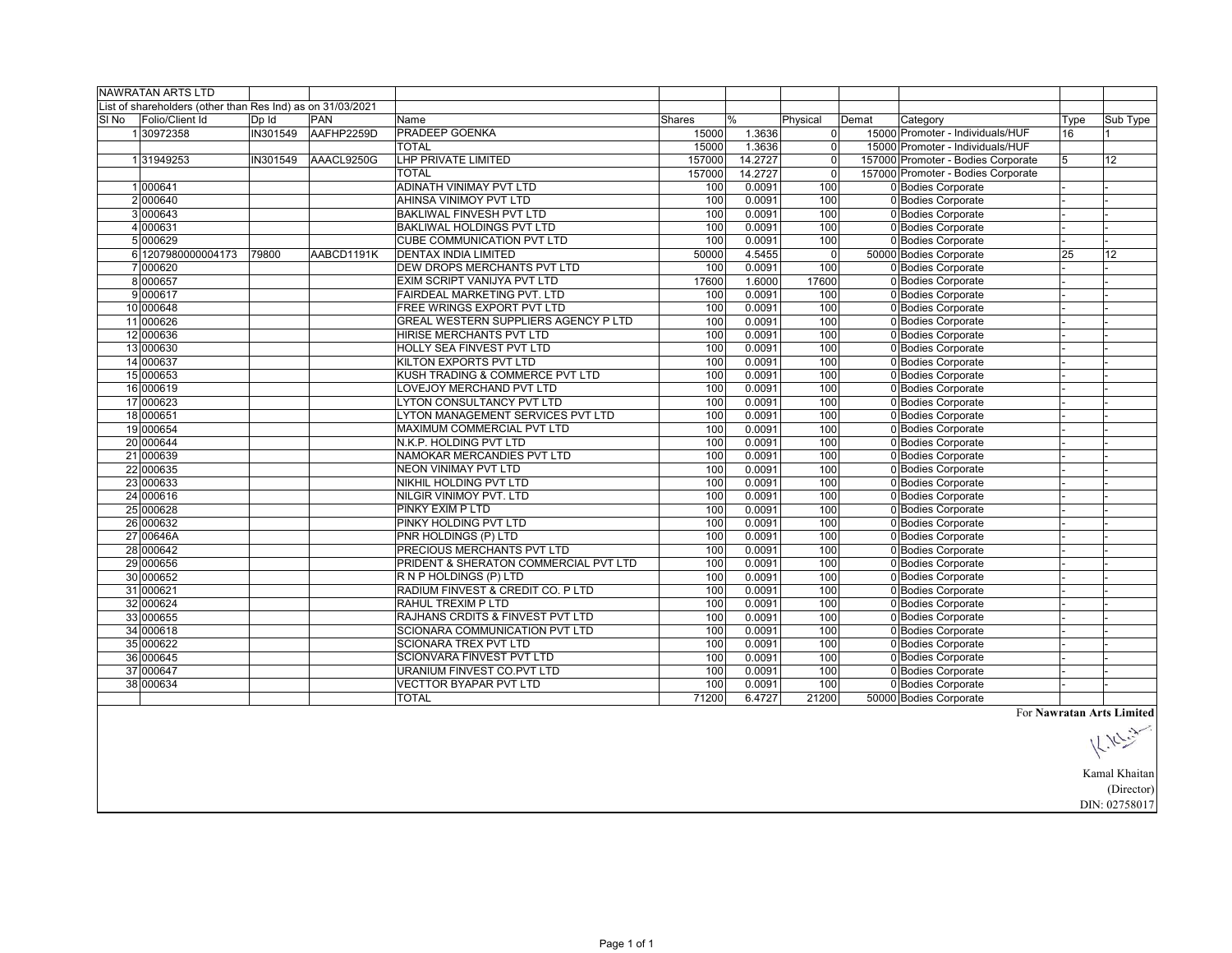From: To: MAHESHWARI DATAMATICS PVT. LTD. NAWRATAN ARTS LTD<br>23 R.N.MUKHERJEE ROAD, 5TH FLOOR 9,BRABOURNE ROAD 23 R.N.MUKHERJEE ROAD, 5TH FLOOR 9,BRABOURI<br>KOLKATA - 700001 600001 KOLKATA - 700001 3RD.FLOOR Phone : 2248-2248/2243-5029 KOLKATA KOLKATA KOLKATA KOLKATA KOLKATA KOLKATA KOLKATA KOLKATA KOLKATA KOLKATA KOLKATA KOLKATA KOLKATA KOLKATA KOLKATA KOLKATA KOLKATA KOLKATA KOLKATA KOLKATA KOLKATA KOLKATA KOLKATA KOLKATA KO Email: mdpldc@yahoo.com

Shareholding Pattern as on 31/03/2021 Investors' Grievance Report for quarter ended 31/03/2021 Balance Confirmation Certificate Clause 74(5) Confirmation Distribution Schedule both in value and in numbers

For MAHESHWARI DATAMATICS PVT. LTD.

#### **CHALLAN**

From: To: MAHESHWARI DATAMATICS PVT. LTD. NAWRATAN ARTS LTD 23 R.N.MUKHERJEE ROAD, 5TH FLOOR 9,BRABOURNE ROAD KOLKATA - 700001 3RD.FLOOR Phone : 2248-2248/2243-5029 KOLKATA Email: mdpldc@yahoo.com

Shareholding Pattern as on 31/03/2021 Investors' Grievance Report for quarter ended 31/03/2021 Balance Confirmation Certificate Clause 74(5) Confirmation Distribution Schedule both in value and in numbers

For MAHESHWARI DATAMATICS PVT. LTD.

For **Nawratan Arts Limited**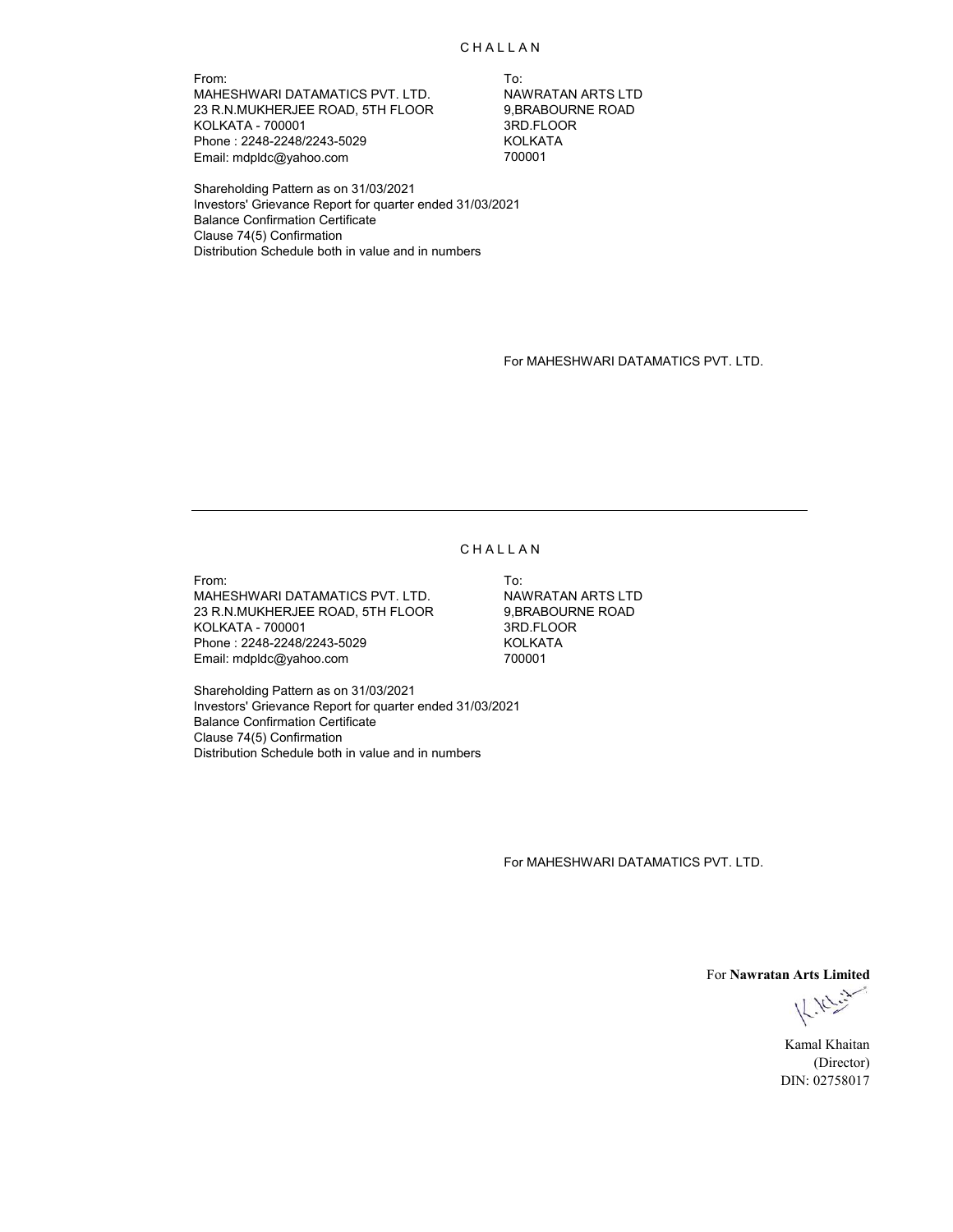| <b>NAWRATAN ARTS LTD</b>               |                 |          |              |          |  |
|----------------------------------------|-----------------|----------|--------------|----------|--|
| Distribution Schedule as on 31/03/2021 |                 |          |              |          |  |
| Share Holding                          | No of Holders   | % age    | No of Shares | $%$ age  |  |
| Upto 50                                | 301             | 72.7053  | 15050        | 1.3682   |  |
| 51 to 100                              | 74              | 17.8744  | 7400         | 0.6727   |  |
| 151 to 250                             | 3               | 0.7246   | 700          | 0.0636   |  |
| 501 to 5000                            | 4               | 0.9662   | 8800         | 0.8000   |  |
| Above 5000                             | 32              | 7.7295   | 1068050      | 97.0955  |  |
| <b>Grand Total</b>                     | 414             | 100.0000 | 1100000      | 100.0000 |  |
|                                        |                 |          |              |          |  |
|                                        |                 |          |              |          |  |
| Distribution Schedule as on 31/03/2021 |                 |          |              |          |  |
| Share Holding                          | No of Holders   | % age    | No of Shares | % age    |  |
| Upto 500                               | 378             | 91.3043  | 23150        | 2.1045   |  |
| $\overline{501}$ to 1000               | 1               | 0.2415   | 800          | 0.0727   |  |
| 1001 to 2000                           | 1               | 0.2415   | 1500         | 0.1364   |  |
| 2001 to 3000                           | 1               | 0.2415   | 2500         | 0.2273   |  |
| 3001 to 4000                           | 1               | 0.2415   | 4000         | 0.3636   |  |
| 5001 to 10000                          | 10              | 2.4155   | 89500        | 8.1364   |  |
| <b>Above 10000</b>                     | $\overline{22}$ | 5.3140   | 978550       | 88.9591  |  |
| <b>Grand Total</b>                     | 414             | 100.0000 | 1100000      | 100.0000 |  |
|                                        |                 |          |              |          |  |
|                                        |                 |          |              |          |  |
| Distribution Schedule as on 31/03/2021 |                 |          |              |          |  |
| Notional Value of (Rs.)                | No of Holders   | % age    | Amount (Rs.) | % age    |  |
| <b>Upto 5000</b>                       | 378             | 91.3043  | 231500       | 2.1045   |  |
| 5001 to 10000                          | 1               | 0.2415   | 8000         | 0.0727   |  |
| 10001 to 20000                         | 1               | 0.2415   | 15000        | 0.1364   |  |
| 20001 to 30000                         | 1               | 0.2415   | 25000        | 0.2273   |  |
| 30001 to 40000                         | 1               | 0.2415   | 40000        | 0.3636   |  |
| 50001 to 100000                        | 10              | 2.4155   | 895000       | 8.1364   |  |
| Above 100000                           | 22              | 5.3140   | 9785500      | 88.9591  |  |
| <b>Grand Total</b>                     | 414             | 100.0000 | 11000000     | 100.0000 |  |
|                                        |                 |          |              |          |  |

For, **Nawratan Arts Limited**